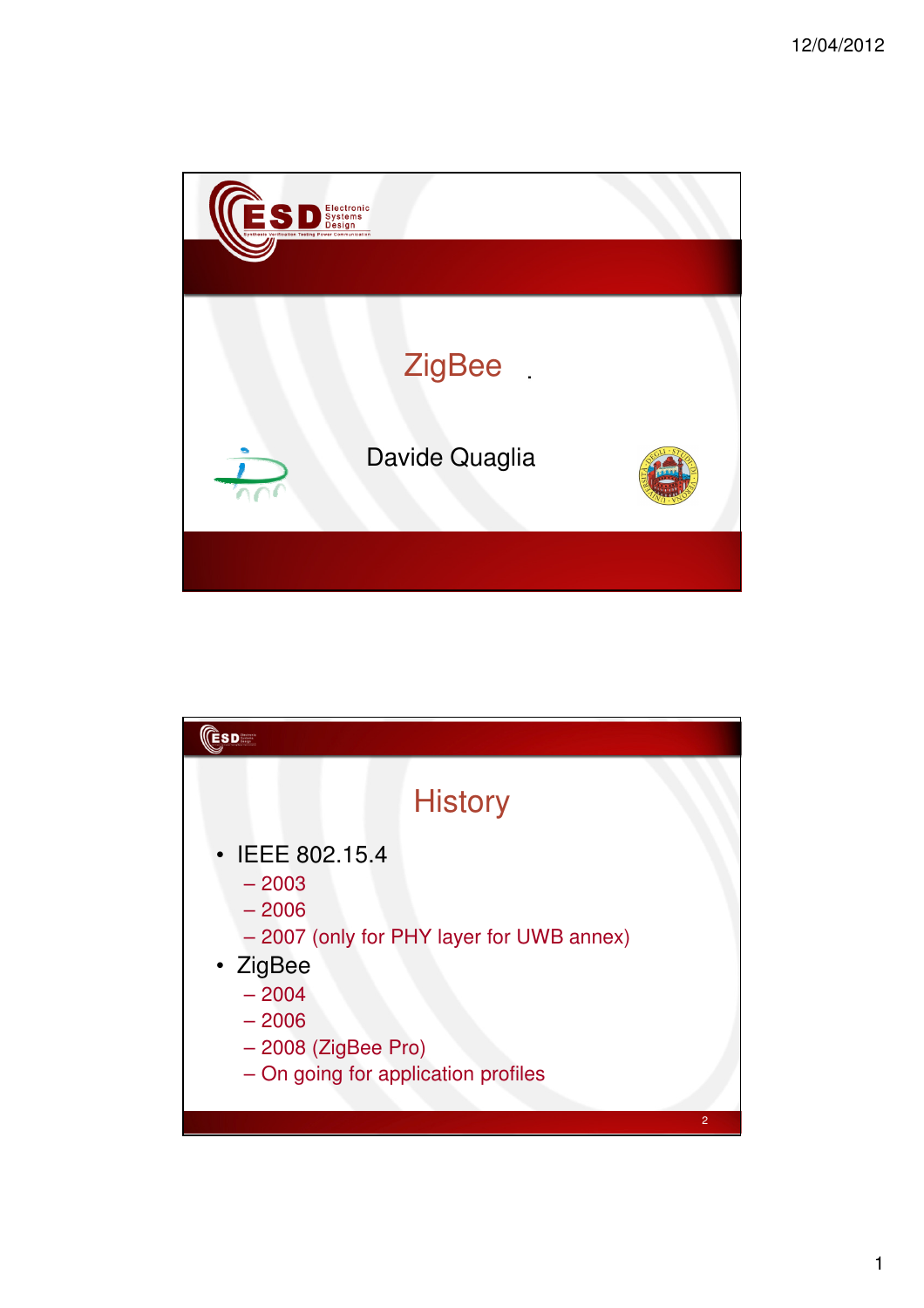

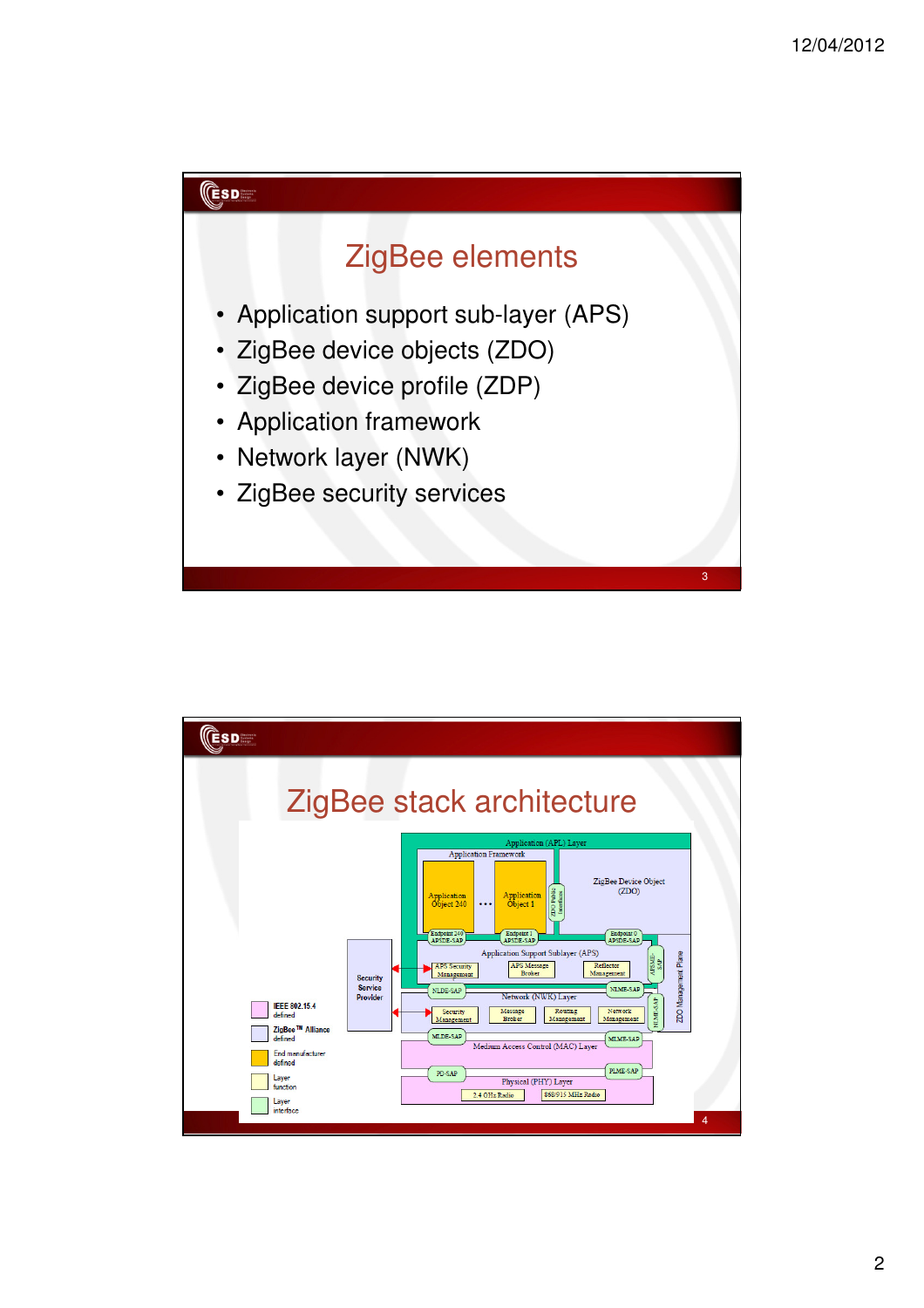

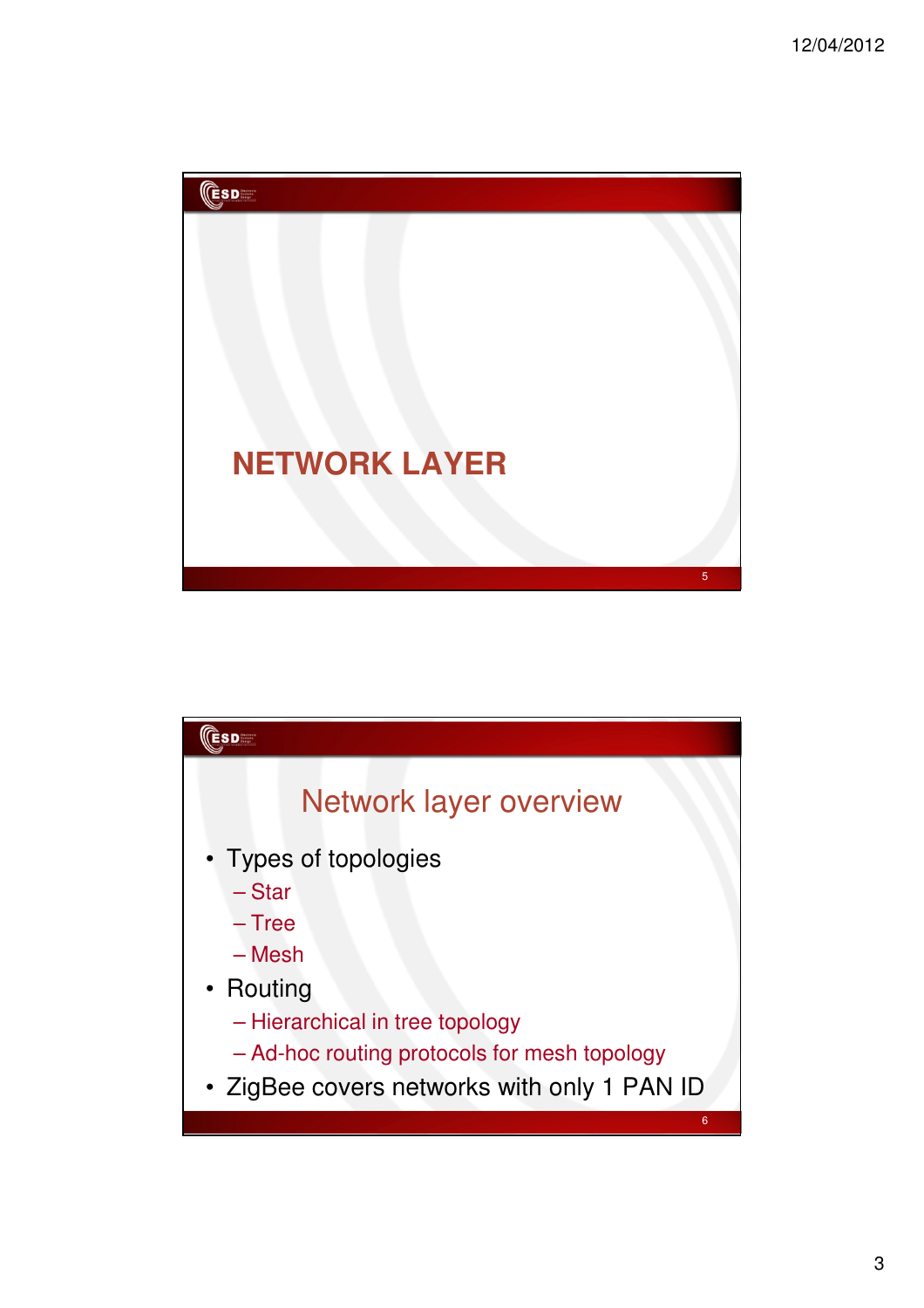

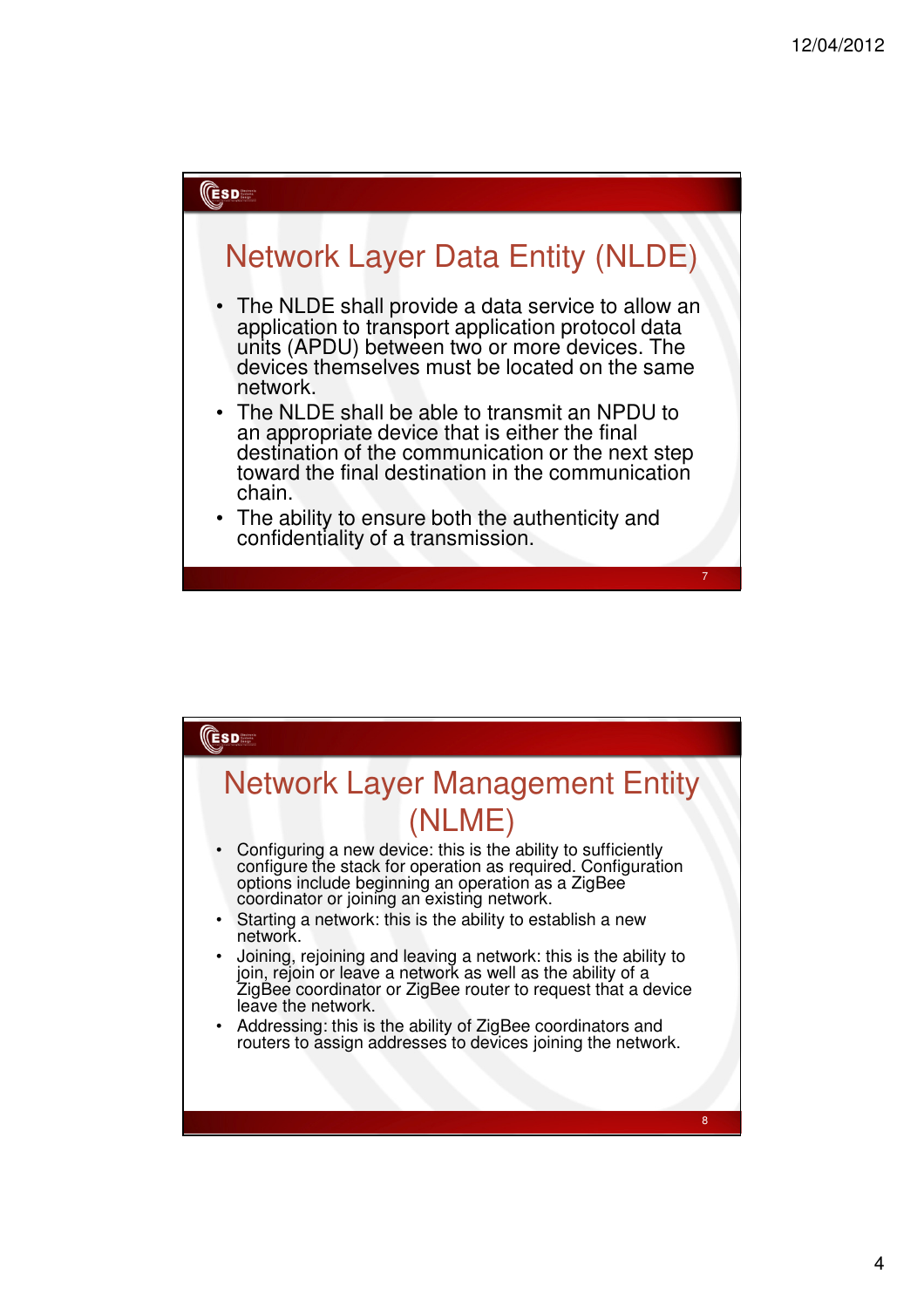

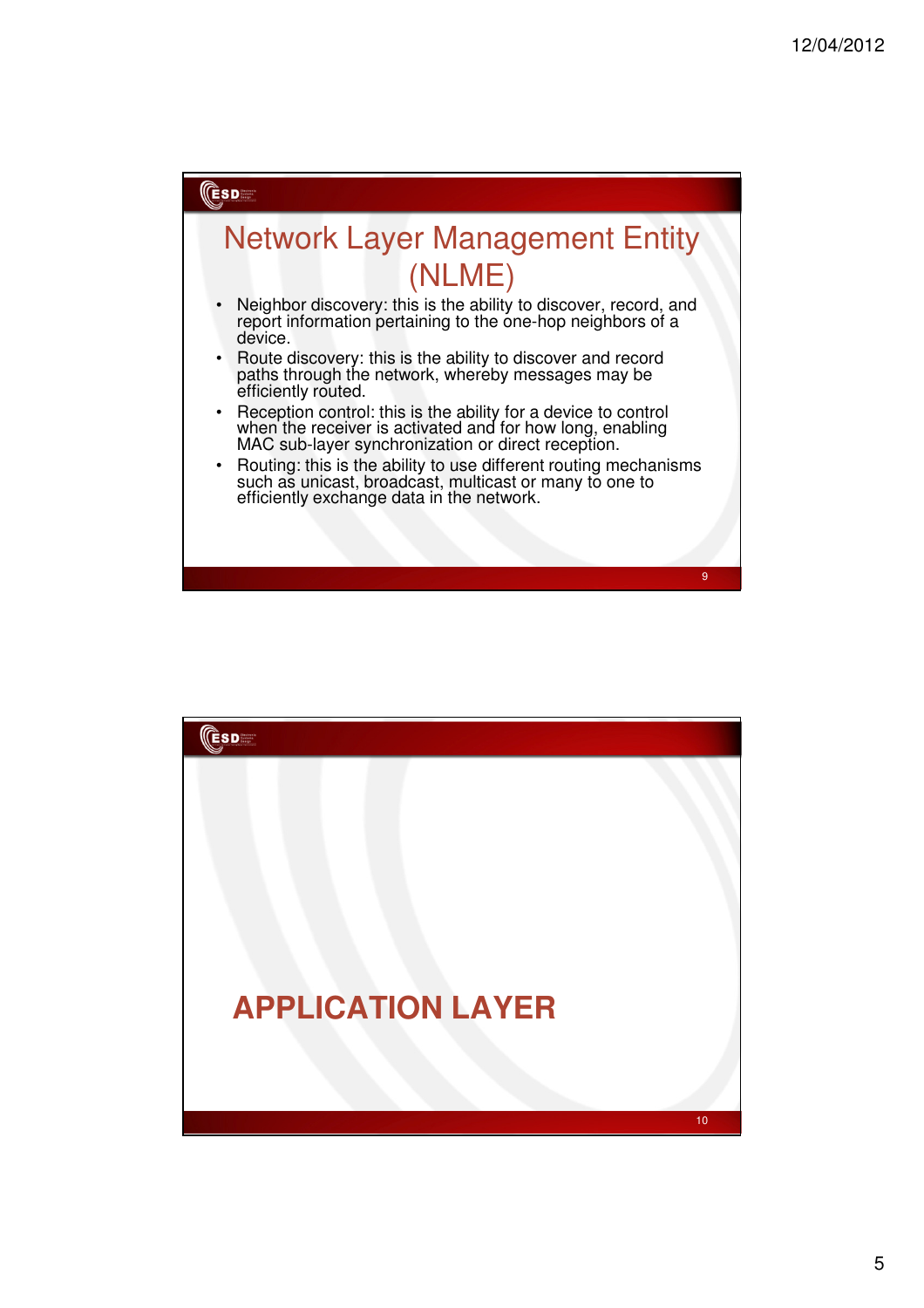

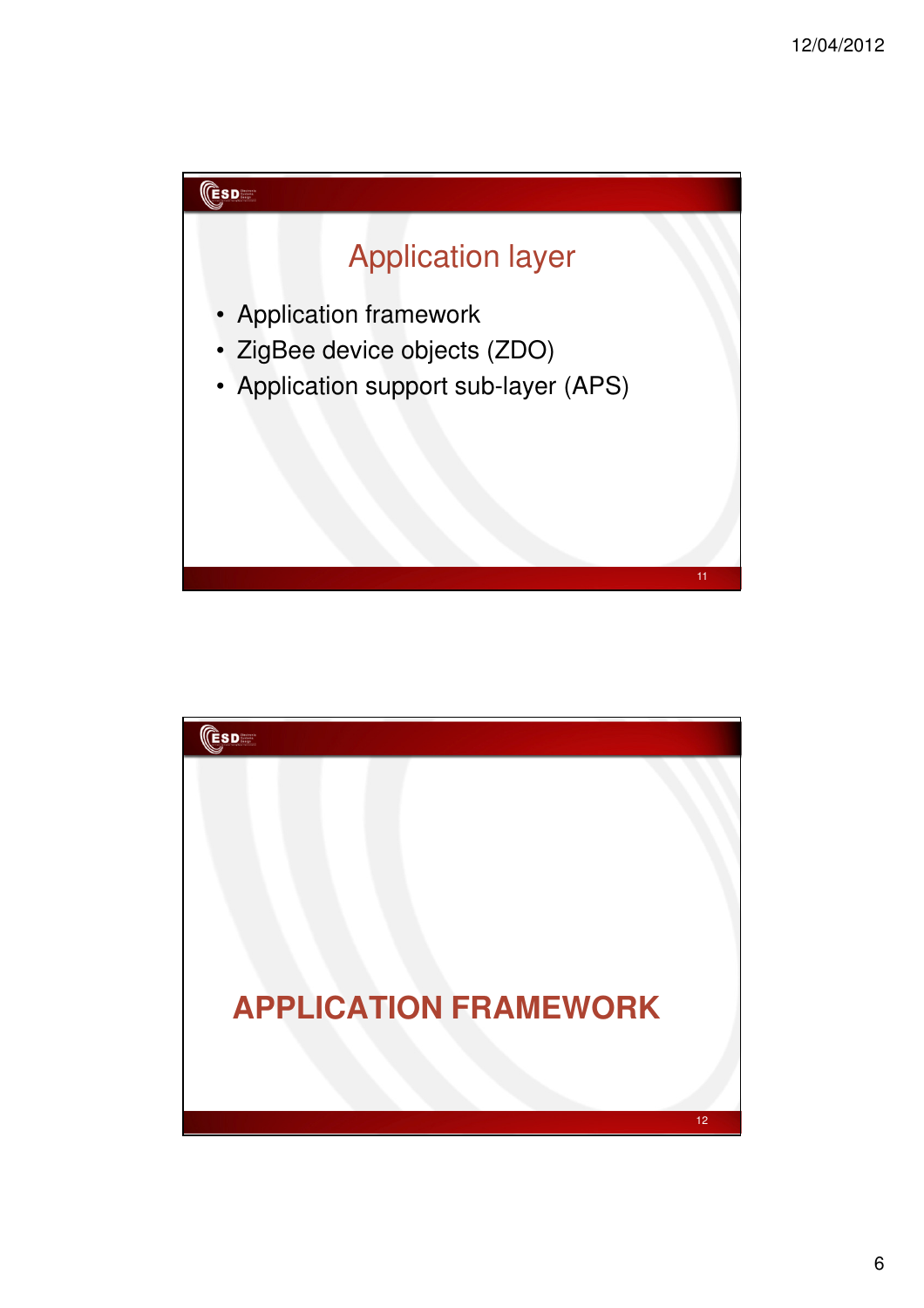

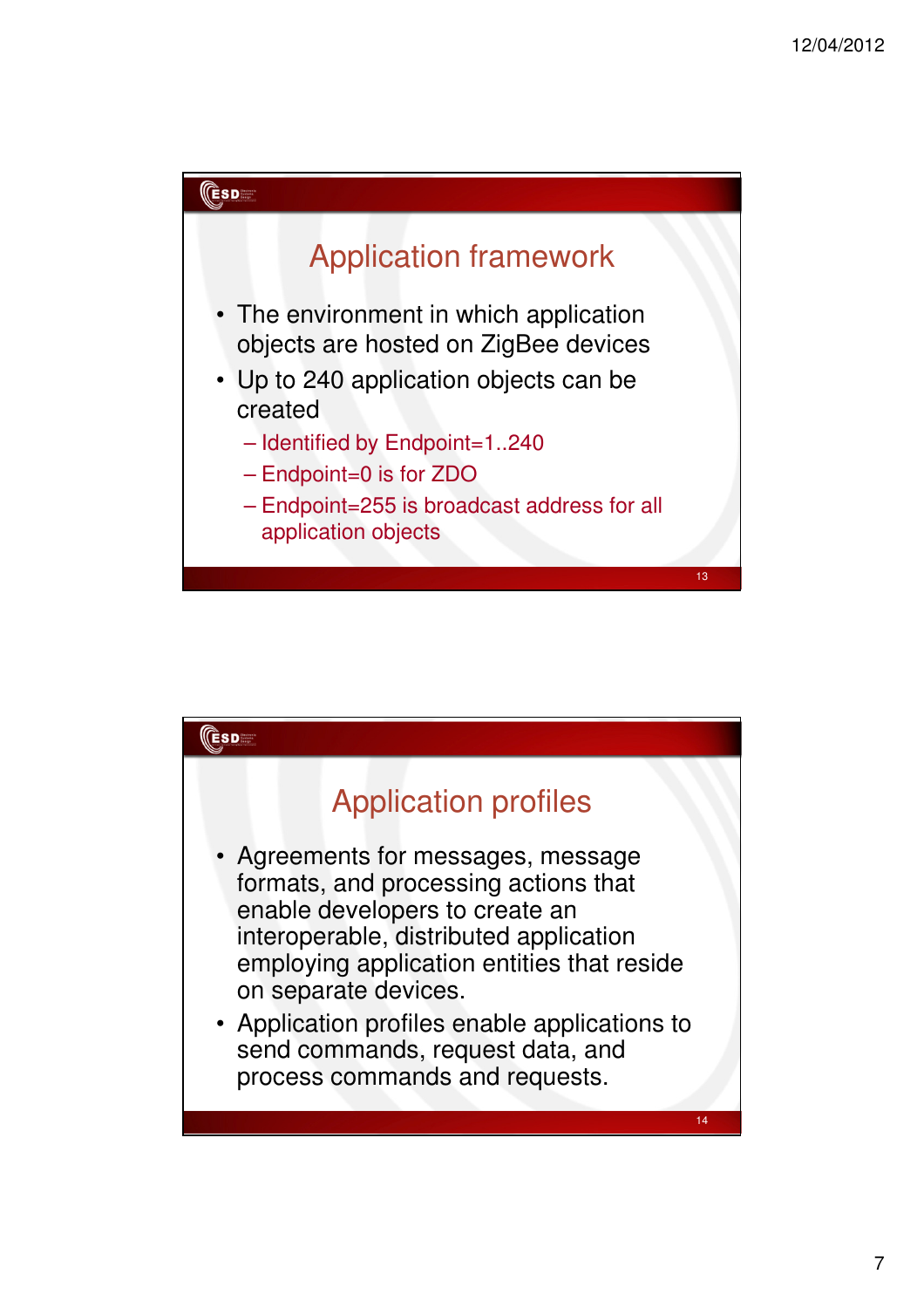

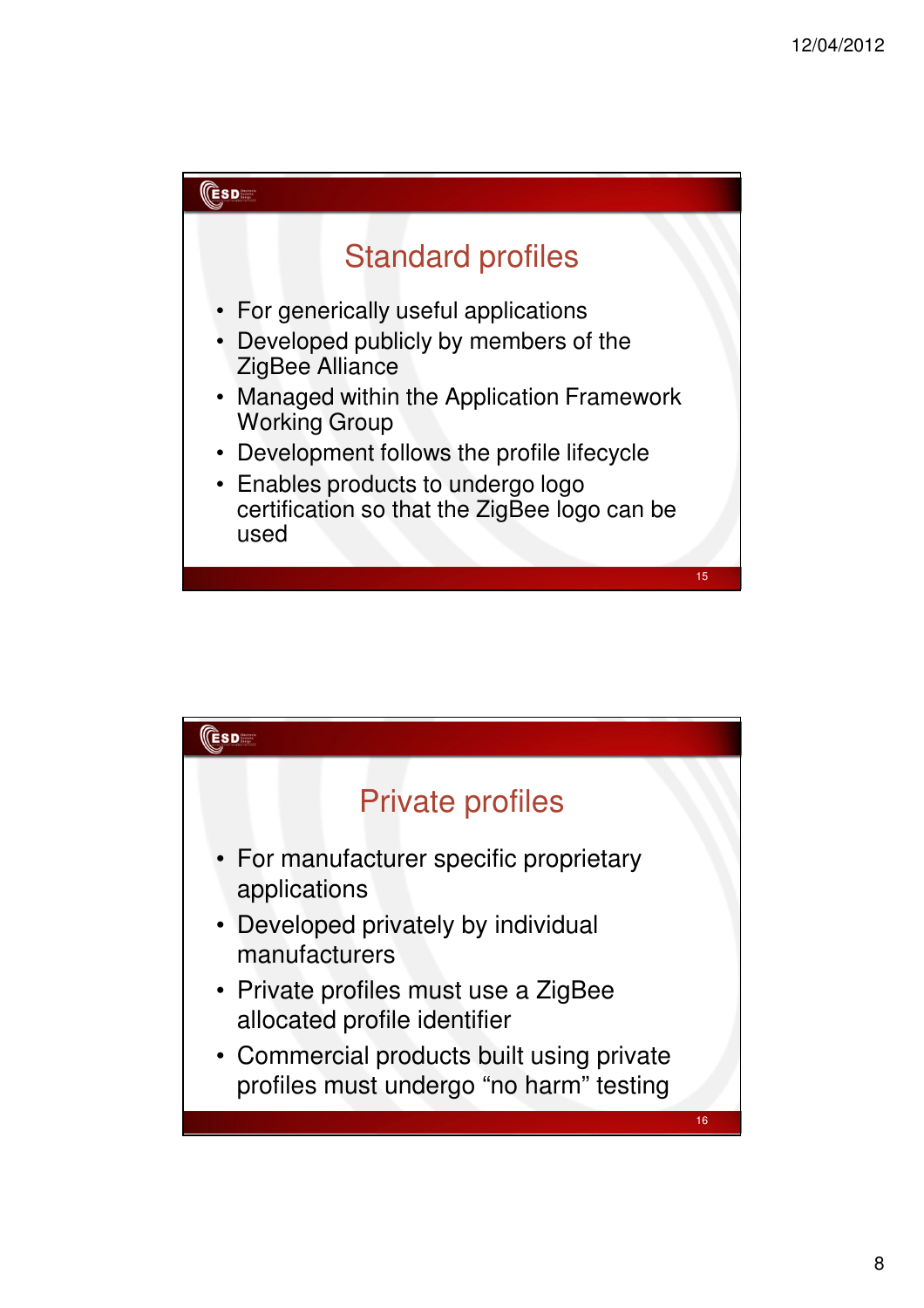

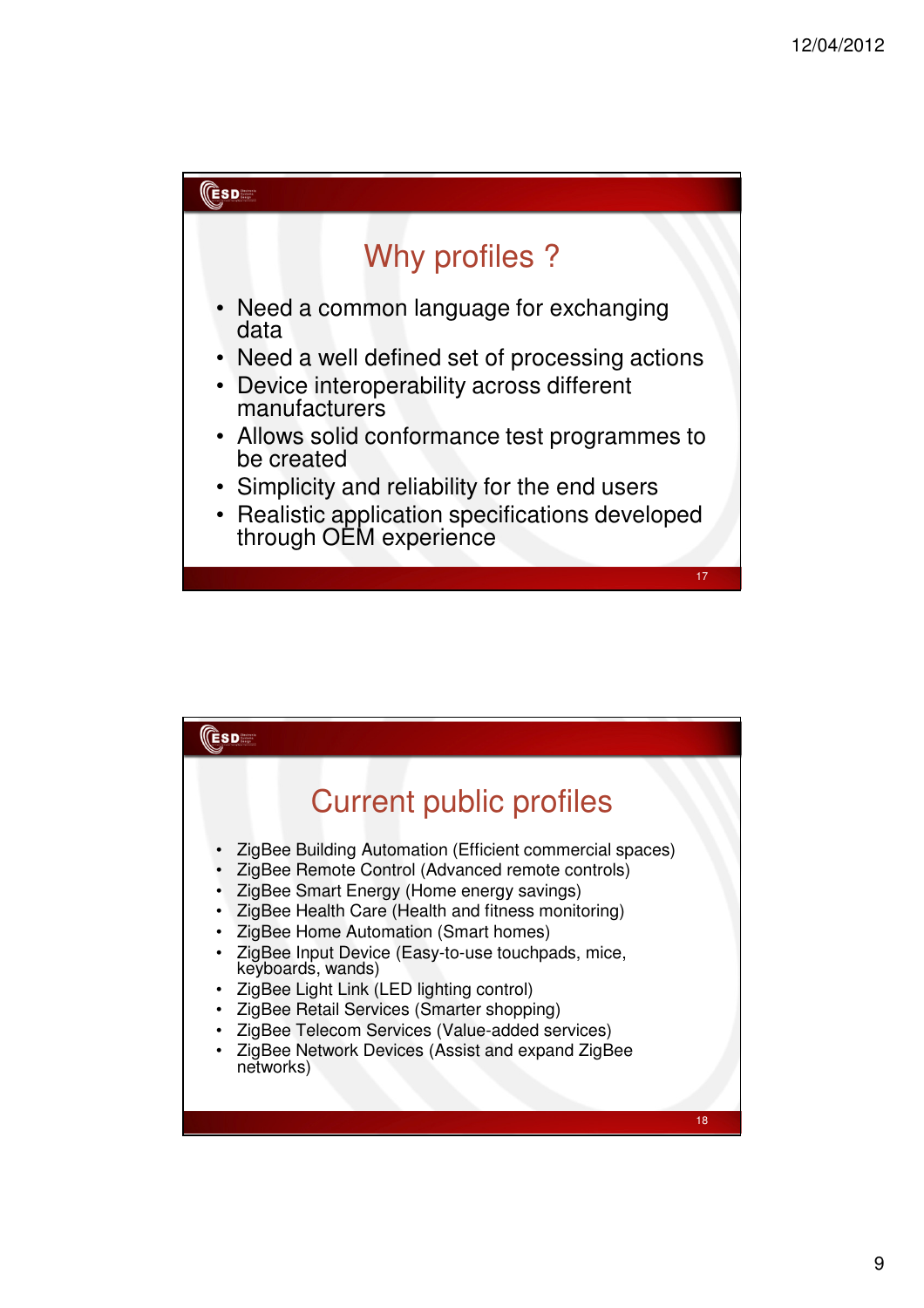

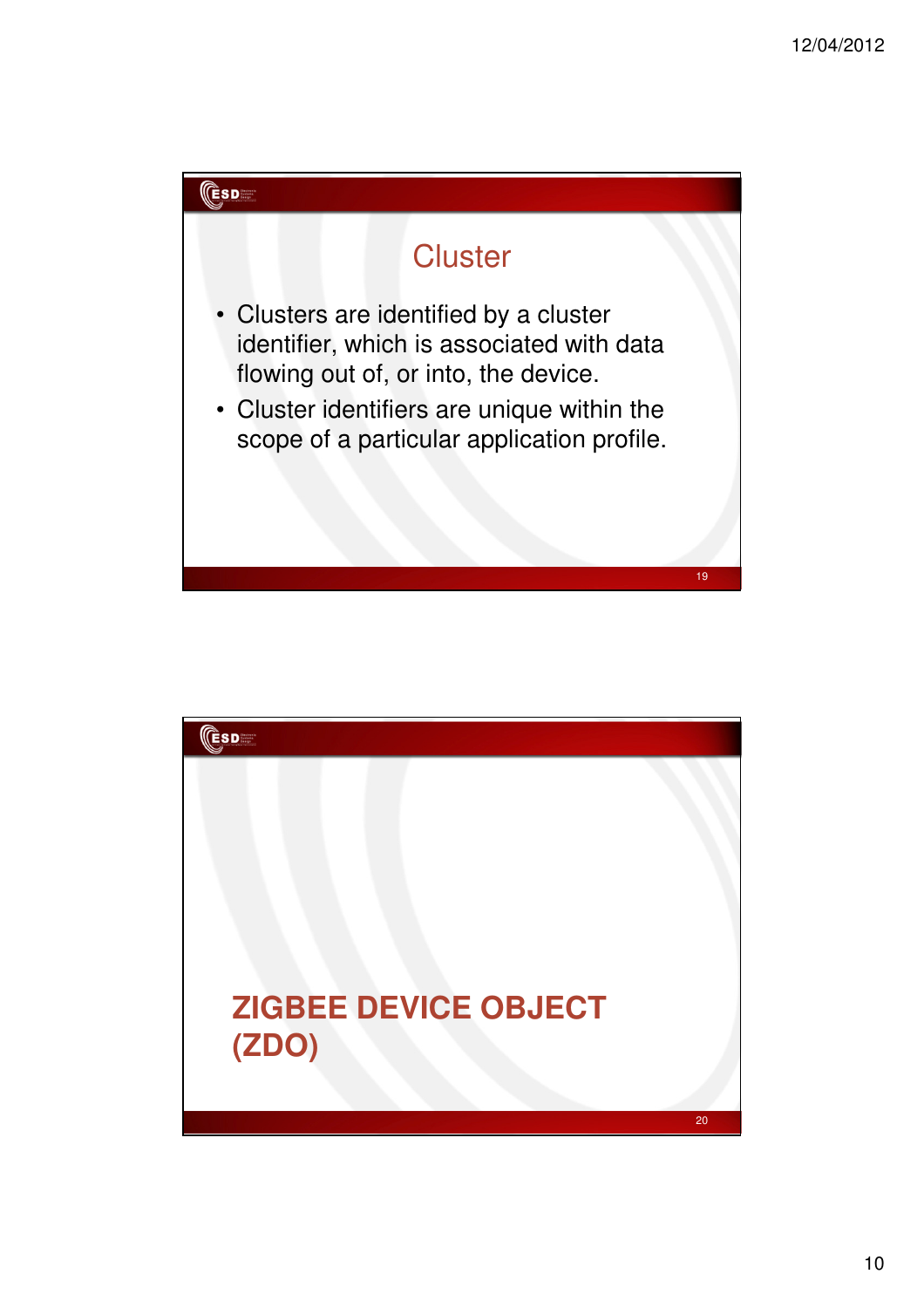

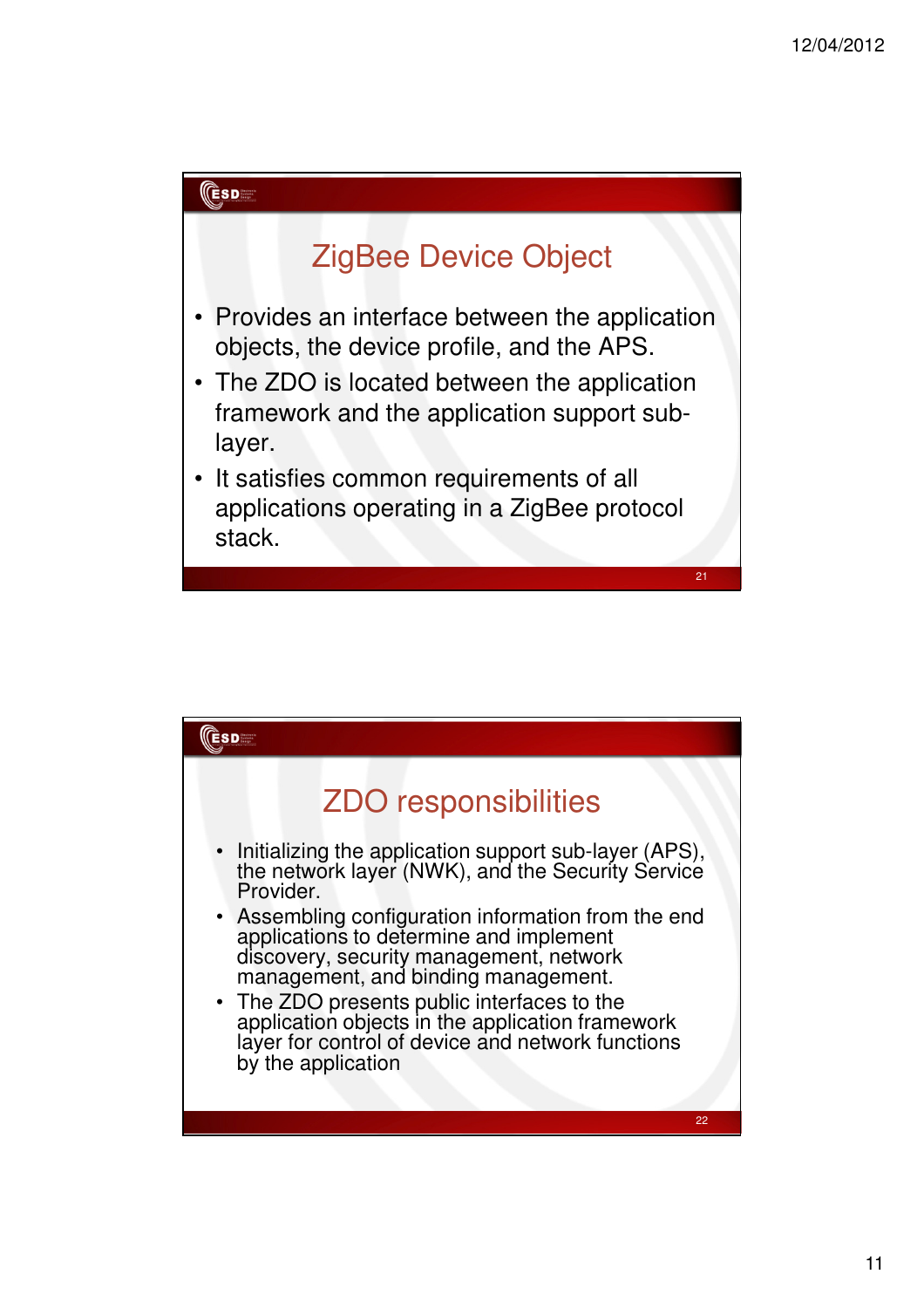

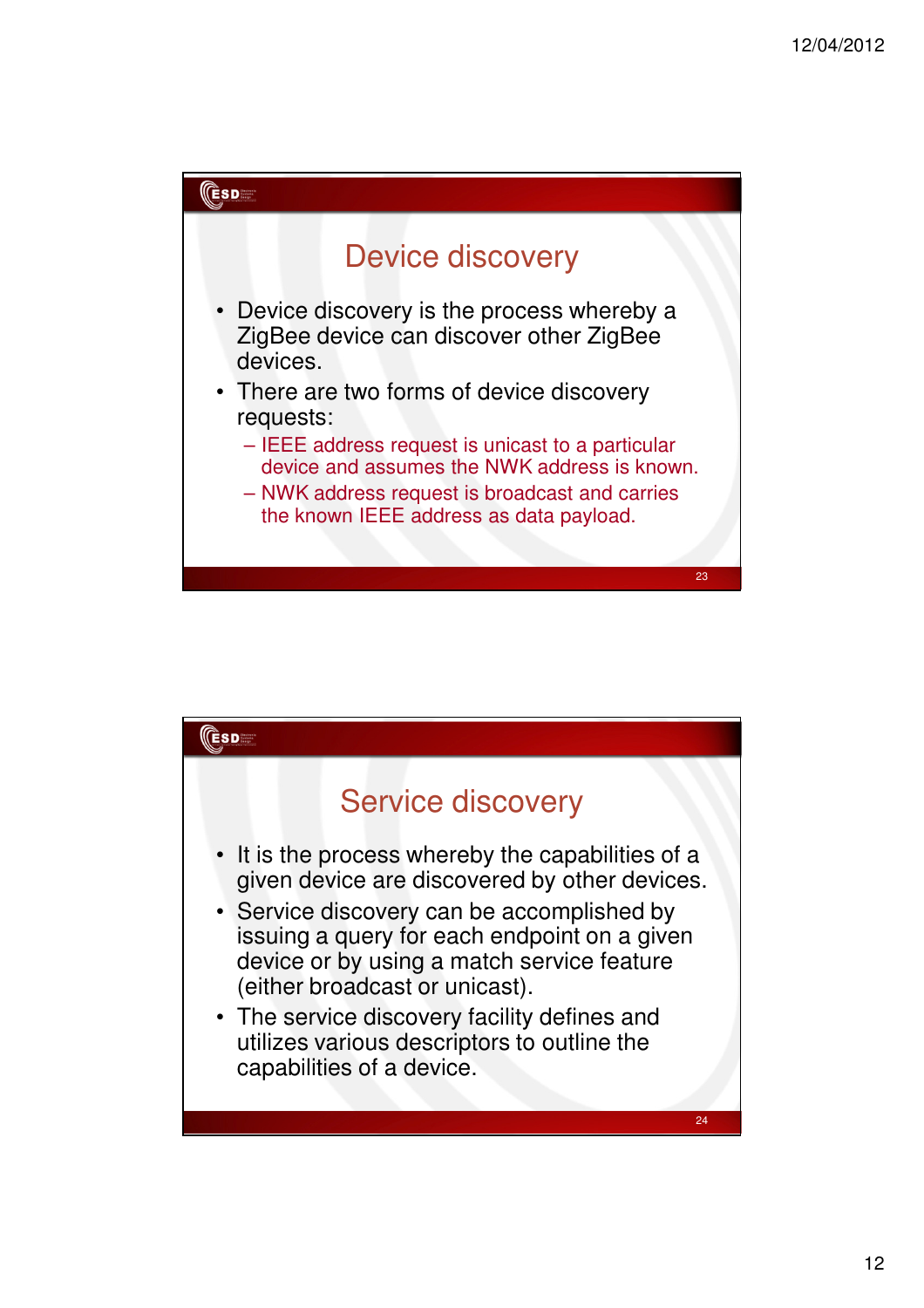

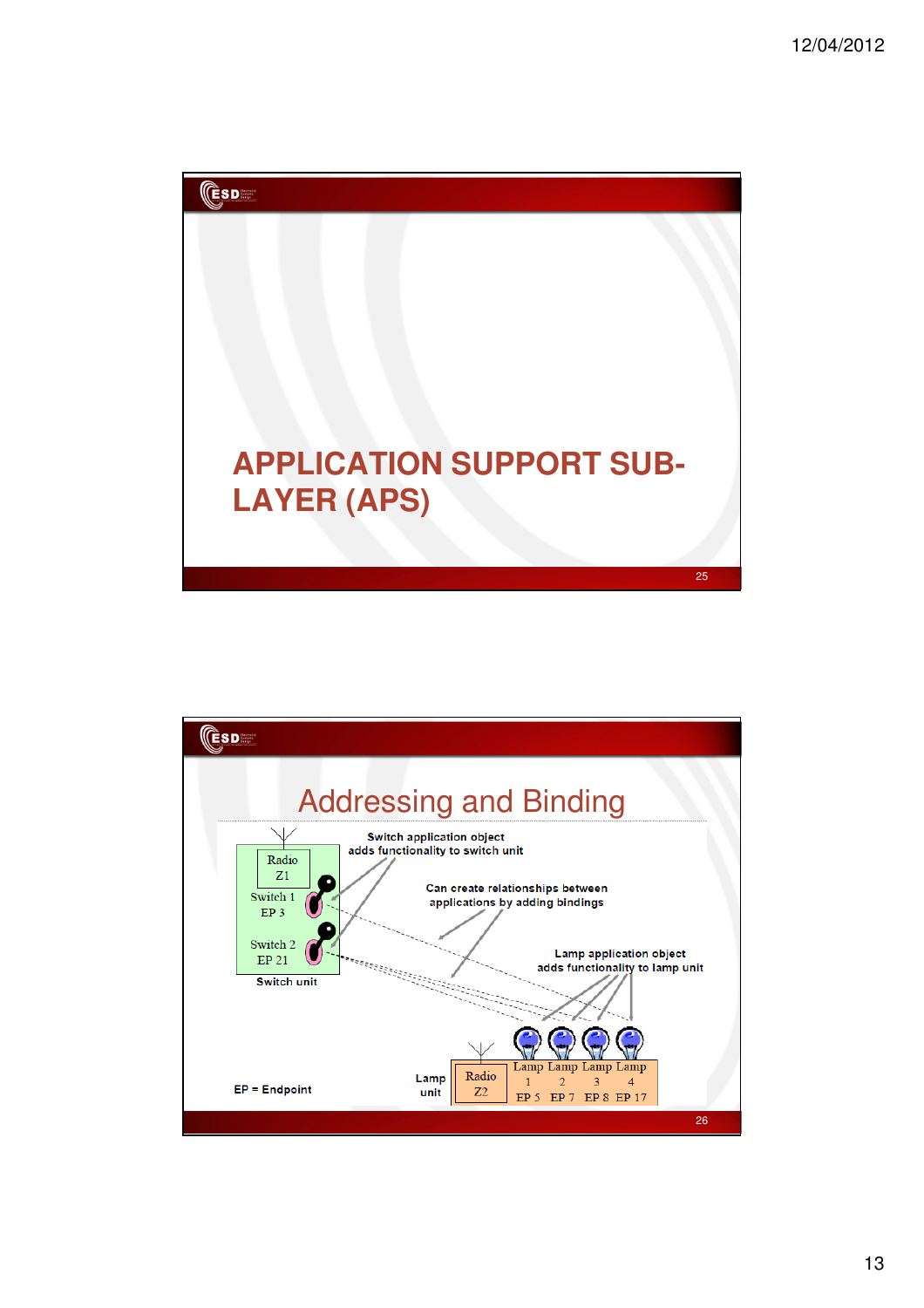

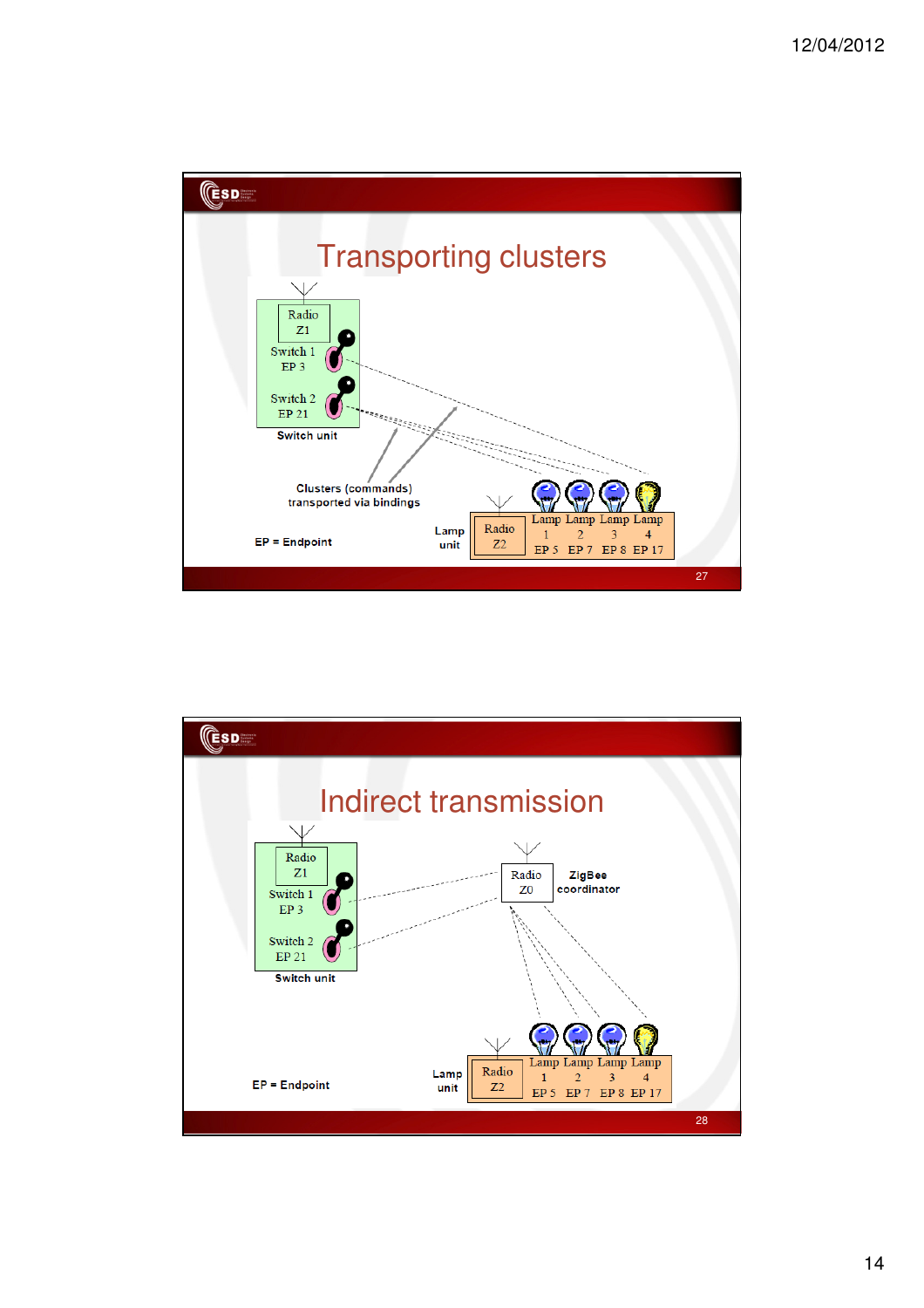

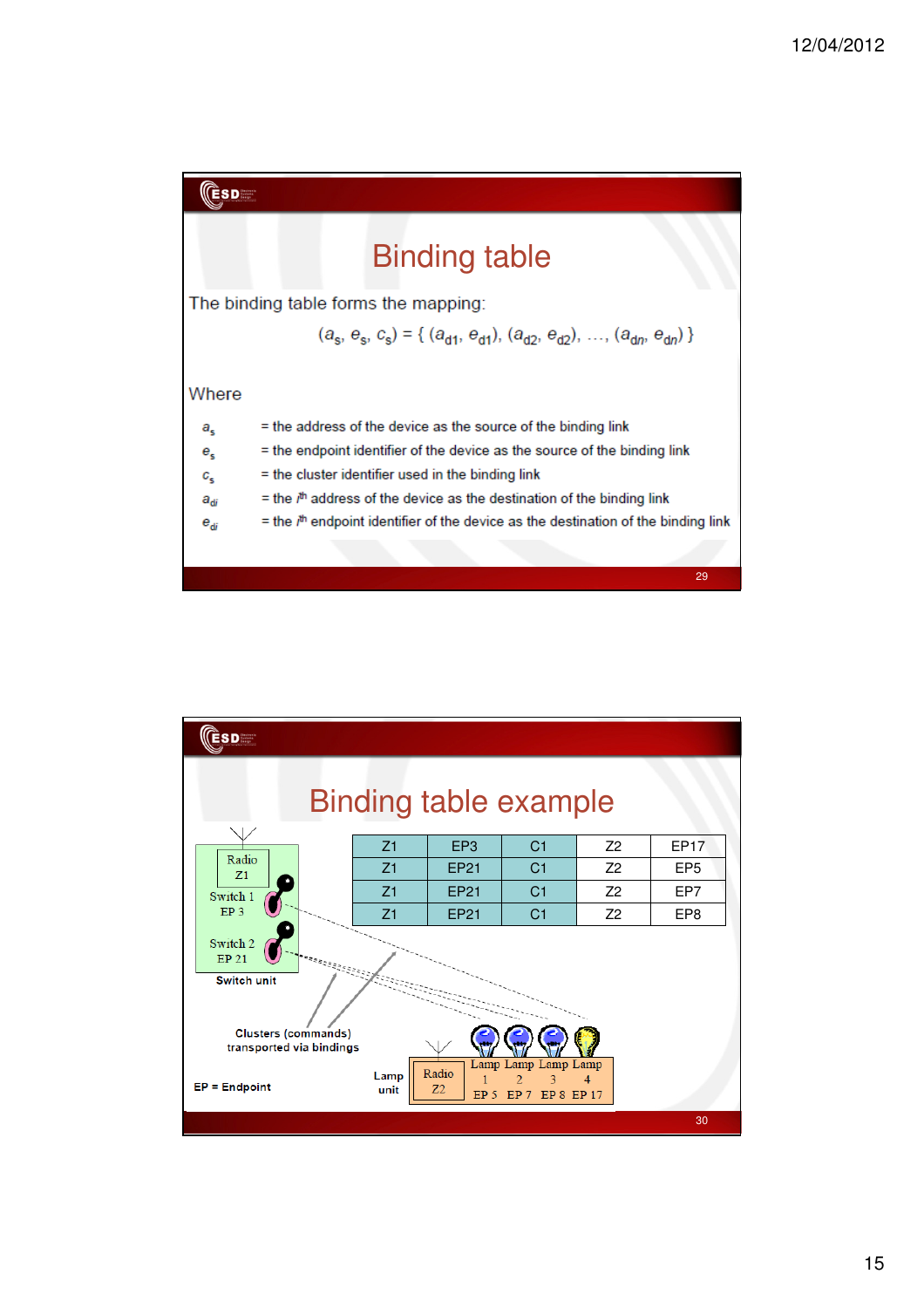| <b>ESDEE</b><br><b>Device &amp; Service discovery</b><br>commands |  |                   |                 |  |  |  |
|-------------------------------------------------------------------|--|-------------------|-----------------|--|--|--|
| Command                                                           |  | <b>Addressing</b> |                 |  |  |  |
|                                                                   |  | <b>Request</b>    | <b>Response</b> |  |  |  |
| <b>NWK</b> address                                                |  | <b>Broadcast</b>  | Unicast         |  |  |  |
| <b>IFFF</b> address                                               |  | Unicast           | Unicast         |  |  |  |
| Node descriptor                                                   |  | Unicast           | Unicast         |  |  |  |
| Power descriptor                                                  |  | Unicast           | Unicast         |  |  |  |
| Simple descriptor                                                 |  | Unicast           | Unicast         |  |  |  |
| Active endpoint                                                   |  | Unicast           | Unicast         |  |  |  |
| Match descriptor                                                  |  | Broadcast/unicast | Unicast         |  |  |  |
| <b>Complex descriptor</b>                                         |  | Unicast           | Unicast         |  |  |  |
| User descriptor                                                   |  | Unicast           | Unicast         |  |  |  |
| End device announce                                               |  | Unicast to ZC     | Unicast         |  |  |  |

| $\mathsf{C}\mathsf{SD}$ |                      |          |  |  |  |
|-------------------------|----------------------|----------|--|--|--|
| <b>Binding commands</b> |                      |          |  |  |  |
| Command                 | <b>Addressing</b>    |          |  |  |  |
|                         | <b>Request</b>       | Response |  |  |  |
| End device bind         | Unicast to ZC        | Unicast  |  |  |  |
| <b>Bind</b>             | Unicast to ZC or Src | Unicast  |  |  |  |
| <b>Unbind</b>           | Unicast to ZC or Src | Unicast  |  |  |  |
|                         |                      |          |  |  |  |
|                         |                      | 32       |  |  |  |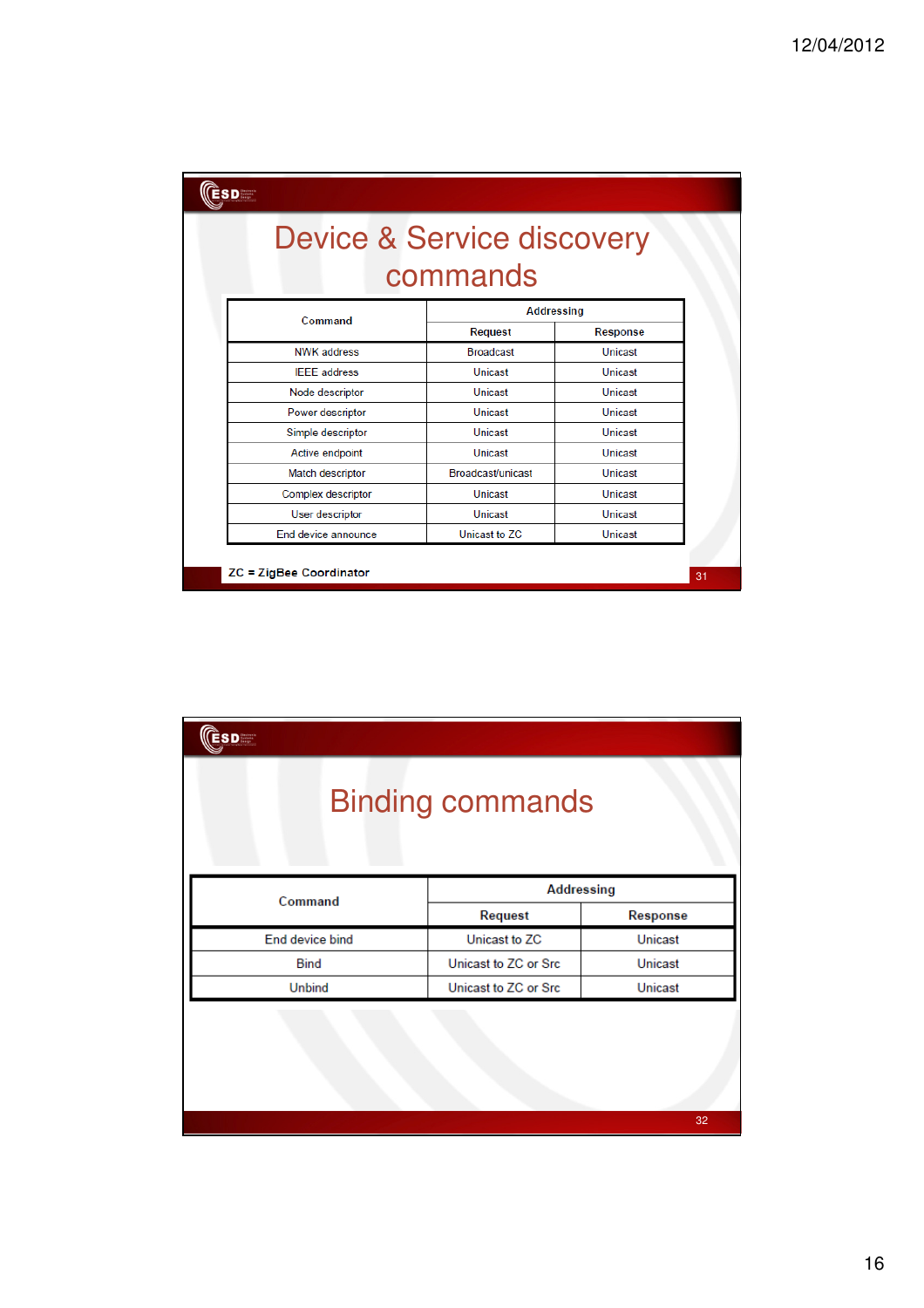| ÊSD T<br>Network management commands |                      |            |  |  |  |
|--------------------------------------|----------------------|------------|--|--|--|
| Command                              |                      | Addressing |  |  |  |
|                                      | Request              | Response   |  |  |  |
| Network discovery                    | Unicast to ZC/router | Unicast    |  |  |  |
| Neighbour table                      | Unicast to ZC/router | Unicast    |  |  |  |
| <b>Routing table</b>                 | Unicast to ZC/router | Unicast    |  |  |  |
| <b>Binding table</b>                 | Unicast to ZC/router | Unicast    |  |  |  |
| Leave network                        | Unicast              | Unicast    |  |  |  |
| Direct network join                  | Unicast to ZC/router | Unicast    |  |  |  |
|                                      |                      |            |  |  |  |
|                                      |                      | 33         |  |  |  |

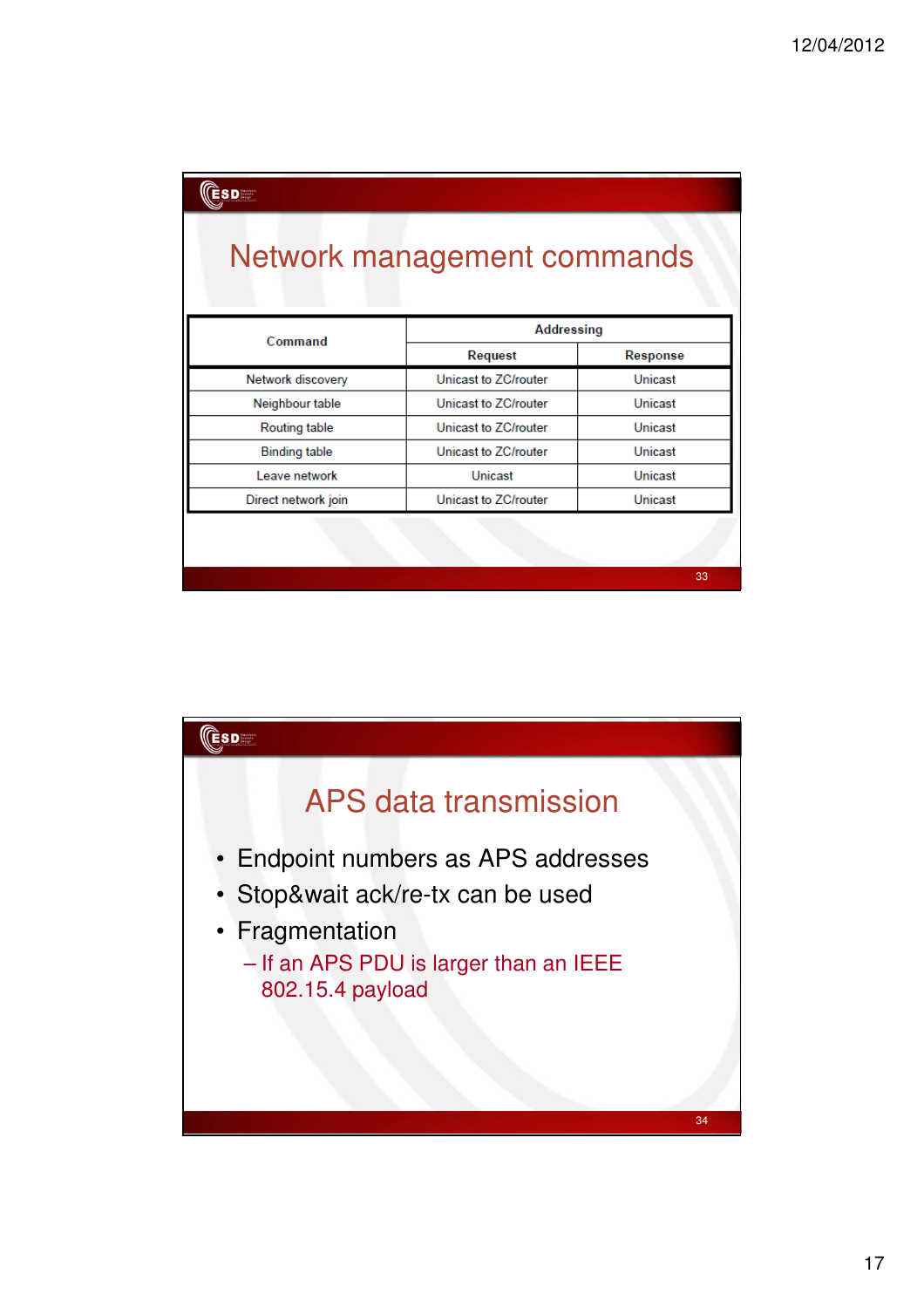

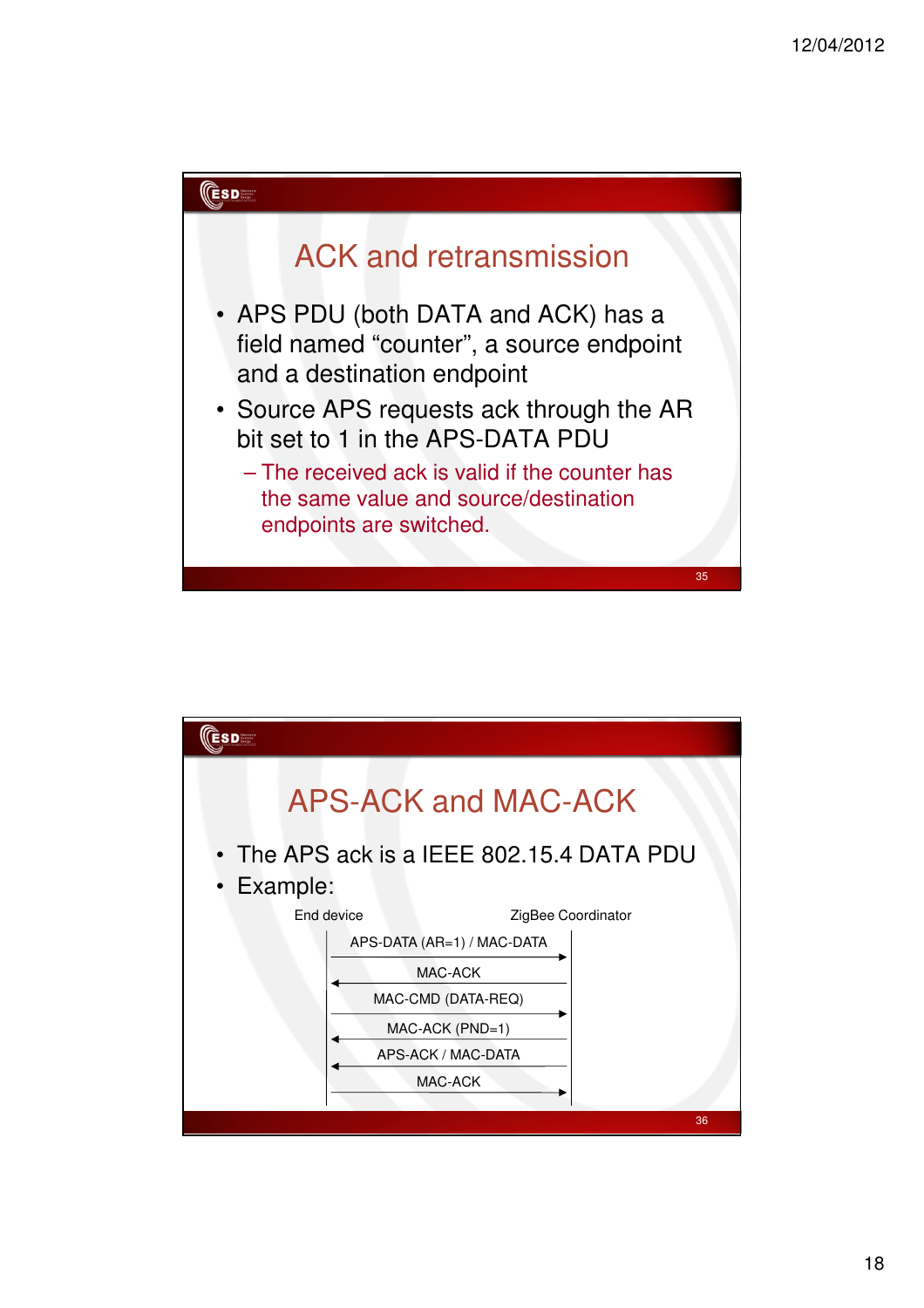